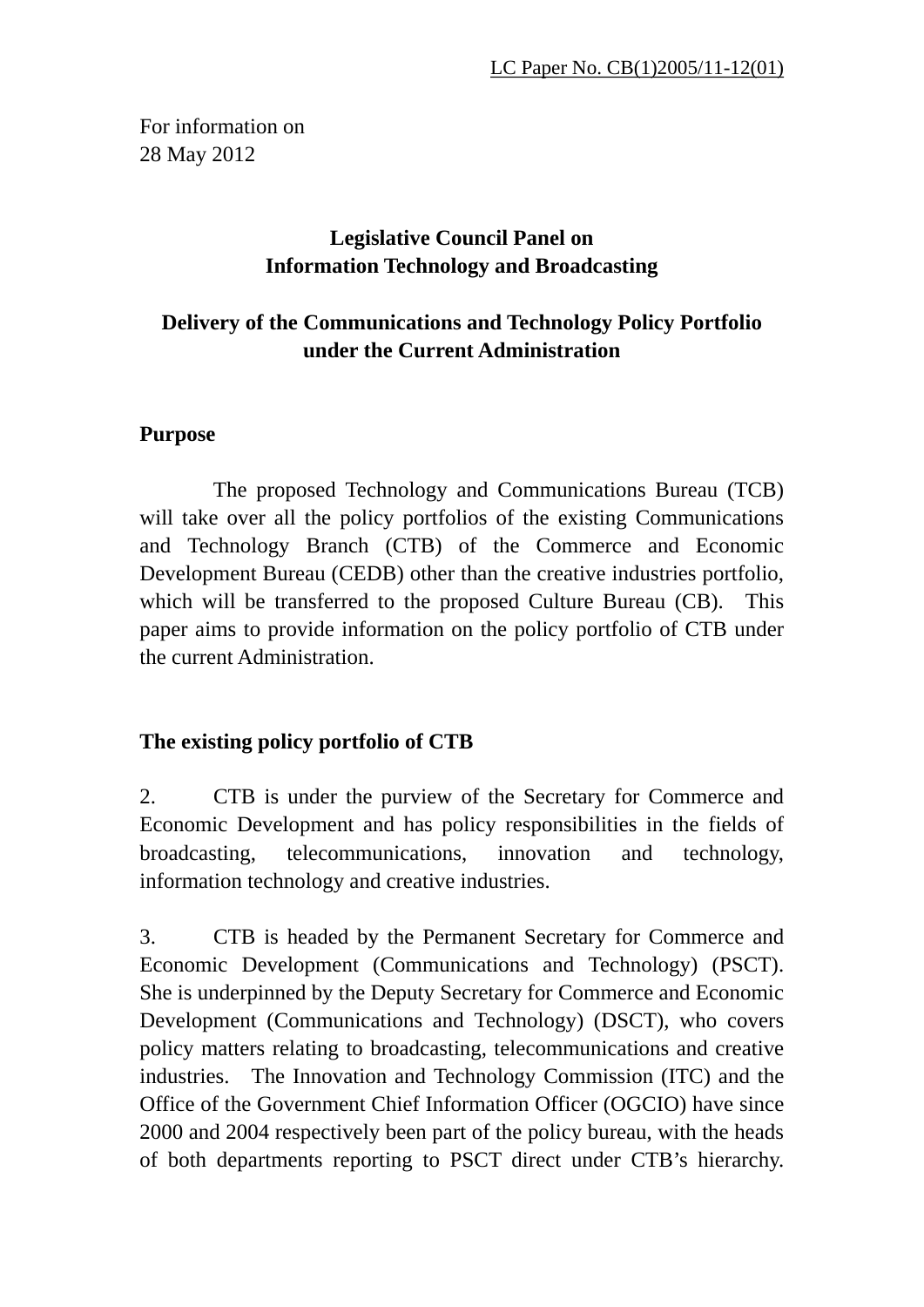Create Hong Kong (CreateHK) is a dedicated office responsible for providing coordinated support and one-stop services to local creative industries. Head of CreateHK is accountable to PSCT for the delivery of government services to the creative sectors. The current organisation chart of CTB is at **Annex**.

## *Broadcasting*

4. The A Division of CTB is responsible for formulating and reviewing policies on broadcasting matters, including policy options to facilitate technology convergence and market liberalisation. It formulates and reviews policy on digital broadcasting, including the development and promotion of digital terrestrial broadcasting and digital audio broadcasting. It handles broadcasting regulatory matters that require the approval of the Chief Executive in Council (including licensing matters relating to domestic free and pay television programme service licences issued under the Broadcasting Ordinance and sound broadcasting licences issued under the Telecommunications Ordinance). The division is also responsible for formulating and reviewing policies on film censorship as well as control of obscene and indecent materials. It assumes house-keeping duties for the Radio Television Hong Kong and the Office for Film, Newspaper and Article Administration.

### *Telecommunications*

5. The B Division of CTB is responsible for formulating telecommunications policies and programmes to facilitate effective competition in the development of an advanced and high bandwidth infrastructure accessible through wireline or wireless means. In particular, the division formulates policies on regulatory regime to respond to technological changes and convergence, spectrum utilisation, and the problem of unsolicited electronic messages. It assumes house-keeping duties for the telecommunications aspects of the Office of the Communications Authority (OFCA) and co-ordinates the overall house-keeping of OFCA.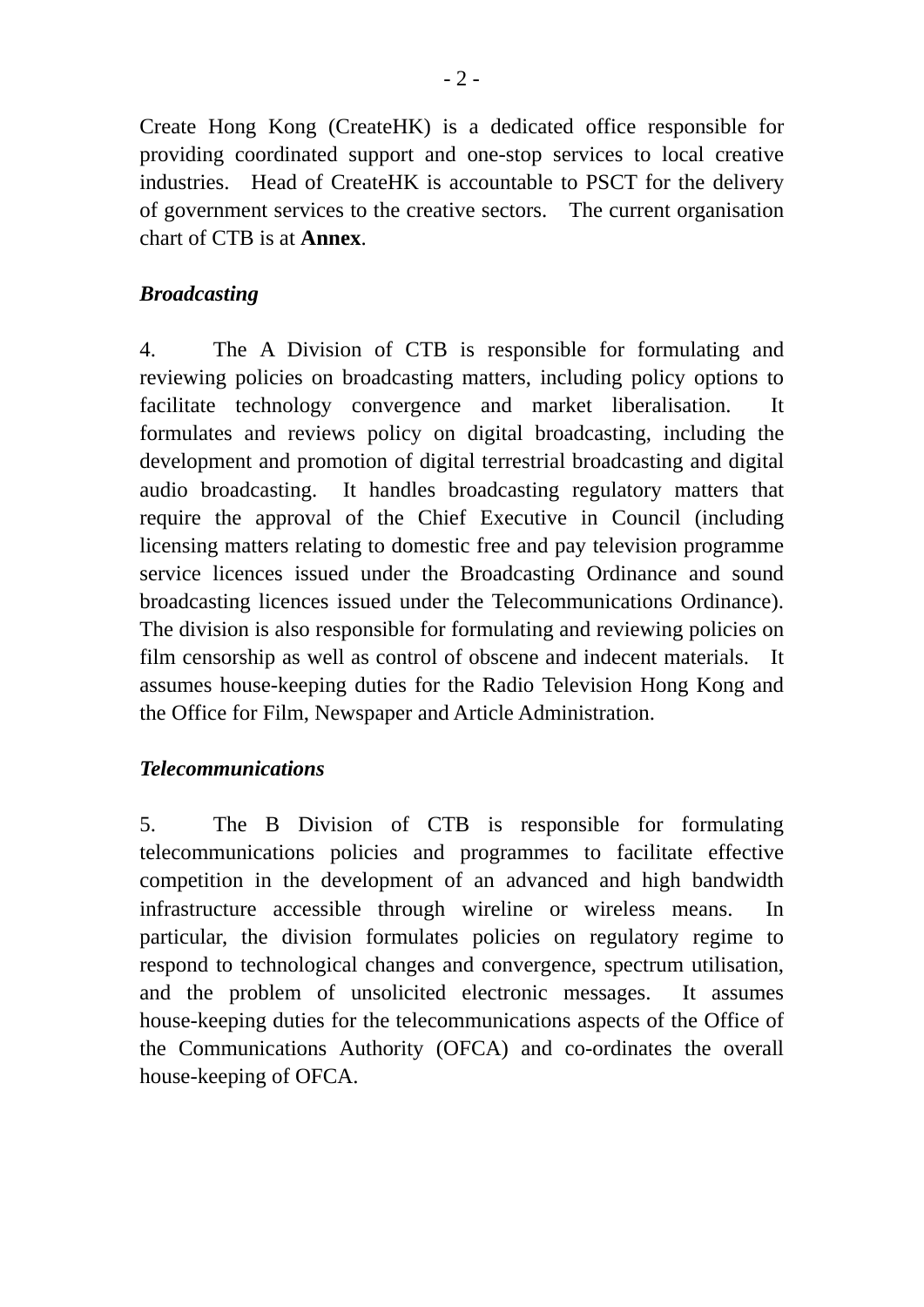#### *Creative industries*

6. Since 2009, the B Division of CTB has absorbed the additional workload arising from the government initiative to promote creative industries as a new economic pillar. This included developing the strategy for the promotion of creative industries for Hong Kong, securing funding for the \$300 million CreateSmart Initiative, establishing the CreateHK office, recruiting key staffing for the office, and overseeing the smooth and effective running of the various funding schemes for the film, design and other creative sectors. Under the proposed re-organisation of the Government Secretariat, the policy portfolio and support functions for the creative industries would be transferred to the proposed CB The office of the CreateHK, along with one Assistant Secretary post, would migrate to the proposed CB. More details about the portfolio on creative industries have been set out in the LC Paper No. CB(2)2054/11-12(01).

## *Innovation and Technology*

1

7. The Innovation and Technology Commission (ITC) is responsible for promoting and supporting the development of innovation and technology  $(I&T)$  and testing and certification  $(T&C)$ , which were identified by the Task Force on Economic Challenges in 2009 as two of the six new industries<sup>1</sup> where Hong Kong enjoys clear advantages.

8. On the I&T front, ITC formulates and co-ordinates I&T policies and sustains public awareness of I&T. It administers the Innovation and Technology Fund  ${(ITF)}^2$  which provides funding support for projects that contribute to I&T development, and the R&D Cash Rebate Scheme which was introduced in April 2010 to reinforce the research culture among business enterprises. It works closely with the Hong Kong Science and Technology Parks Corporation in offering one-stop infrastructural support services to technology-based companies and

<sup>&</sup>lt;sup>1</sup> The other four new industries are education services, medical services, environmental industries and cultural and creative industries.

<sup>2</sup> ITF was set up under the Public Finance Ordinance (Cap. 2) on 30 June 1999. In July 1999, the Finance Committee approved the injection of \$5 billion into the ITF. As at the end of April 2012, ITF has funded more than 2 700 projects at a total commitment of \$6.5 billion. Taking into account the accumulated income over the years (including investment income from the Exchange Fund), the uncommitted funding balance (i.e. available to support new projects) is about \$2.0 billion.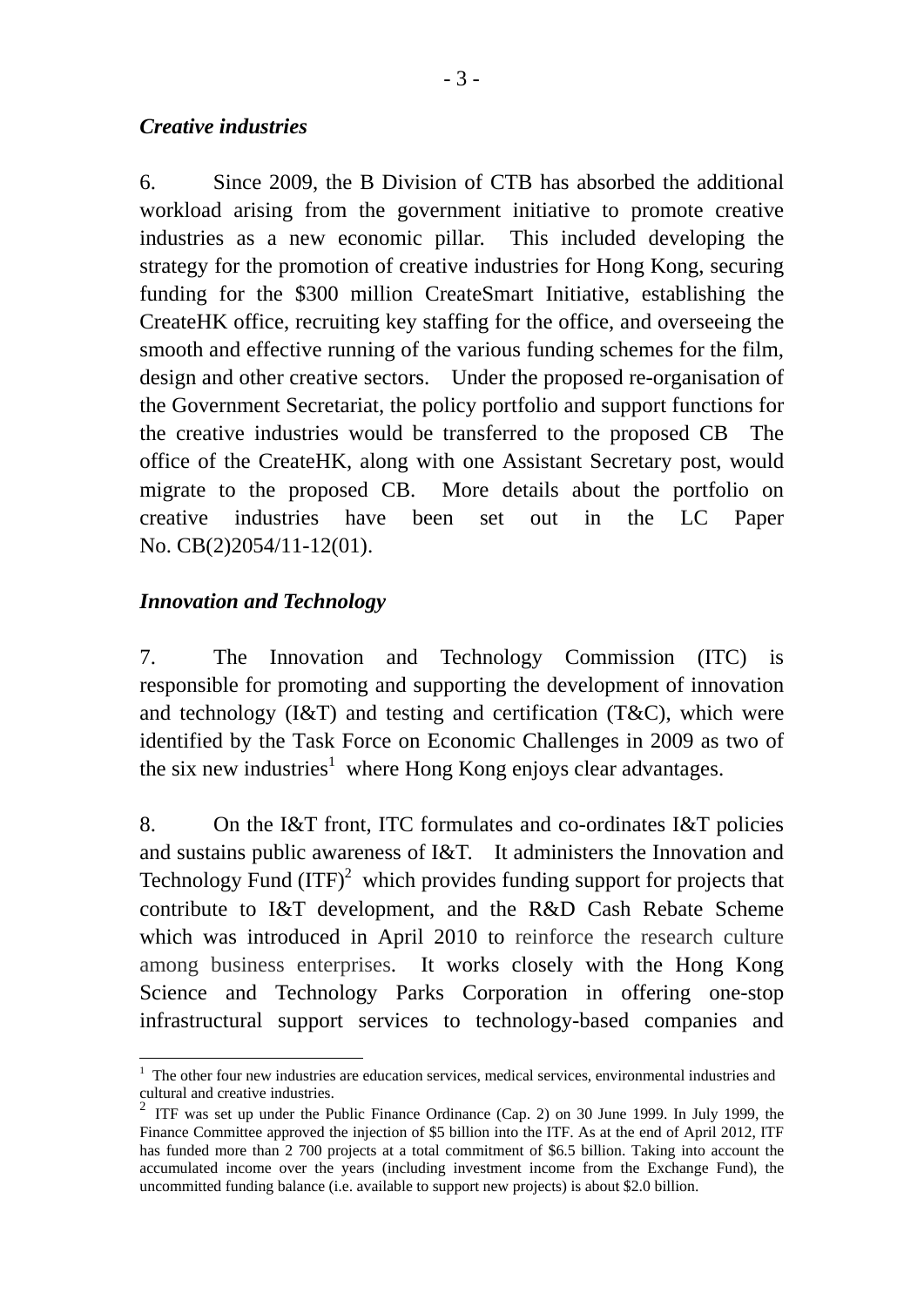activities, and provides funding and house-keeping support for five R&D centres (including the Hong Kong Applied Science and Technology Research Institute) and the Hong Kong Productivity Council.

9. On the T&C front, ITC operates the Standards and Calibration Laboratory, the Product Standards Information Bureau and the Hong Kong Accreditation Service to promote internationally accepted standards and conformity assessment services to underpin technology development and international trade. It provides secretariat support to the Hong Kong Council for Testing and Certification (HKCTC) which advises the Administration on the overall development strategy and initiatives for promoting the growth of the testing and certification industry, and coordinates Government efforts in implementing HKCTC's three-year market-oriented development plan.

## *Information Technology*

10. OGCIO is responsible for information technology (IT) policies, strategies, programmes and measures under the Digital 21 Strategy, in addition to providing IT services and support within Government. OGCIO ensures that Government provides the public with information and services they need in an efficient and convenient manner by using IT appropriately, and supports bureaux/departments to make best use of IT to achieve their policy objectives. In addition, OGCIO promotes and facilitates the wider use of IT in the business sector and the community, and contributes to building a digitally inclusive society in Hong Kong.

**Communications and Technology Branch Commerce and Economic Development Bureau May 2012**